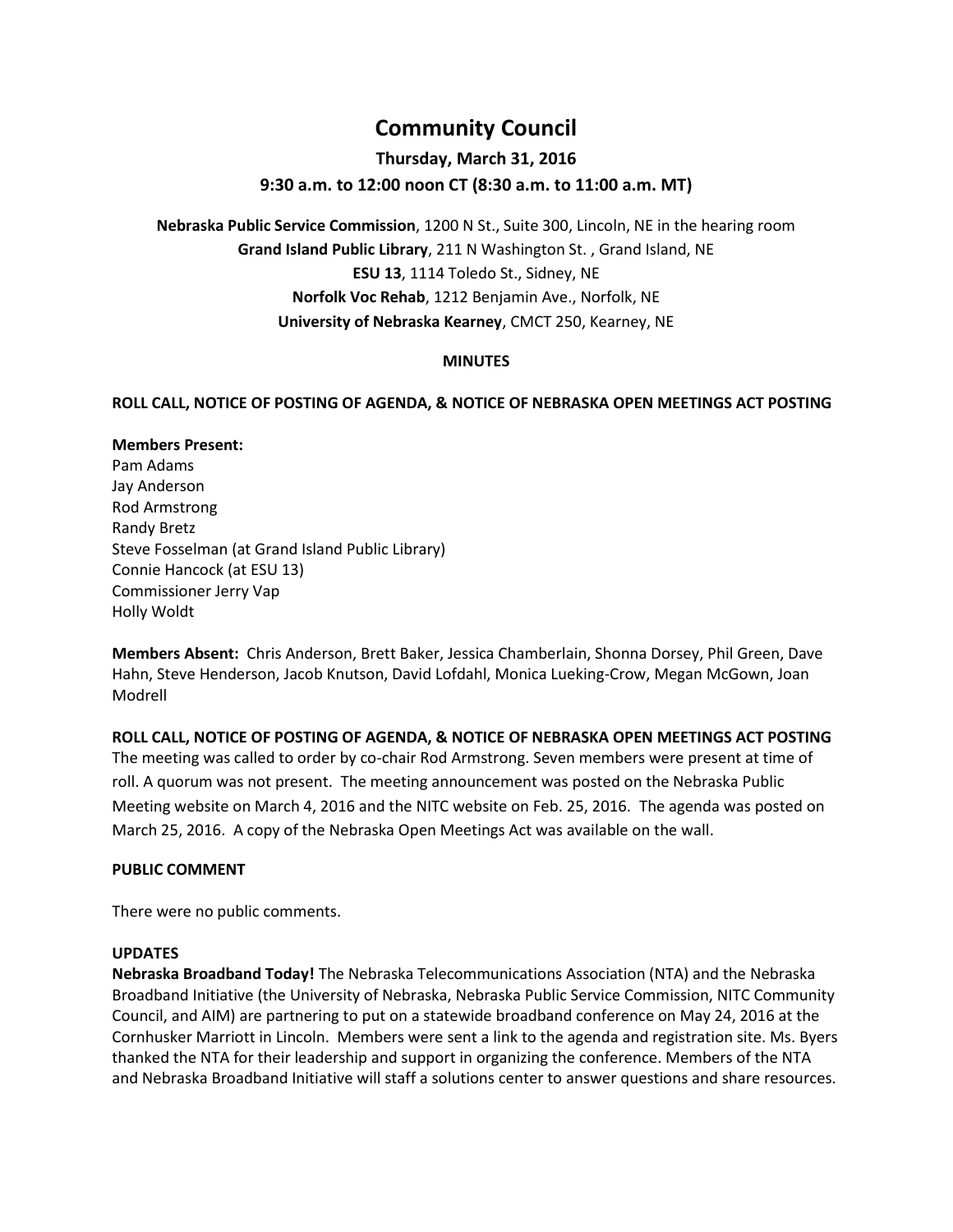**[Lincoln Skills Gap Report.](https://neworks.nebraska.gov/admin/gsipub/htmlarea/uploads/LincolnSkillsGap2016.pdf)** A shortage of skilled IT workers has been identified as an issue by the Community Council and many other groups working in Nebraska. A recent report from the Department of Labor includes information on the skills gap in Lincoln. The report indicates that there are 220 annual net openings for computer and mathematical occupations and 148 annual college or community college graduates. Rod Armstrong said that he has heard that the shortage of IT workers is even greater than the study indicates.

**Funding Sources for Broadband.** Connie Hancock shared information on a list of funding resources for broadband that she is compiling for the Nebraska Broadband Initiative. The USDA has already provided information. The Cool and Connected Program is a USDA pilot program to help communities develop strategies for using broadband service to promote, sustainable community development. Ms. Hancock worked with other members of the Sidney community to submit a letter of interest. Other Nebraska communities may also have applied. The Public Service will be provide additional information on their programs to be included in the list of funding sources. The list will be made available at the Nebraska Broadband Today! conference.

**MarkeTECH Conference.** Rod Armstrong shared information on the MarkeTECH Conference which will be held April 26-27 at the Holiday Inn Convention Center in Kearney.

**Nebraska Universal Service Fund and Nebraska Internet Enhancement Fund.** Commissioner Vap and Gene Hand shared information on the Nebraska Universal Service Fund (NUSF) and the Nebraska Internet Enhancement Fund (NIEF). In January the Nebraska Public Service Commission allocated \$4 million for wireless broadband infrastructure projects and \$500,000 for Broadband Availability and Adoption Grants. Applications are due March 31, 2016. Up to \$150,000 will likely be available later this year through the Nebraska Internet Enhancement Fund.

Gene Hand also gave an update on a recent FCC order seeking reform of the Federal Universal Service Fund. This change will allow support for rate-of-return carriers for the infrastructure necessary to connect the consumer (last mile facilities) when broadband is the only service provided at that location. Rate of return carriers are generally located in rural areas and tend to serve small populations with low density. The FCC is expected to issue an additional order on March 31, 2016 modernizing the Lifeline program to support stand-along broadband as well as bundled voice and data service packages.

## **ACTION ITEMS TO SUPPORT THE STATEWIDE TECHNOLOGY PLAN**

Ms. Byers discussed the Community Council's action item to develop case studies and highlight success stories. Descriptions of a couple of projects have been developed. The projects already highlighted include:

- Rural Nebraska Healthcare Network Broadband Fiber Network
- Interface: The Web School
- Nebraska 4-H FIRST Lego League
- Lincoln City Libraries bandwidth project

The group identified other projects which could be highlighted:

 Lincoln City Libraries will be putting in a Maker Space in the basement of Bennet Martin Public Library.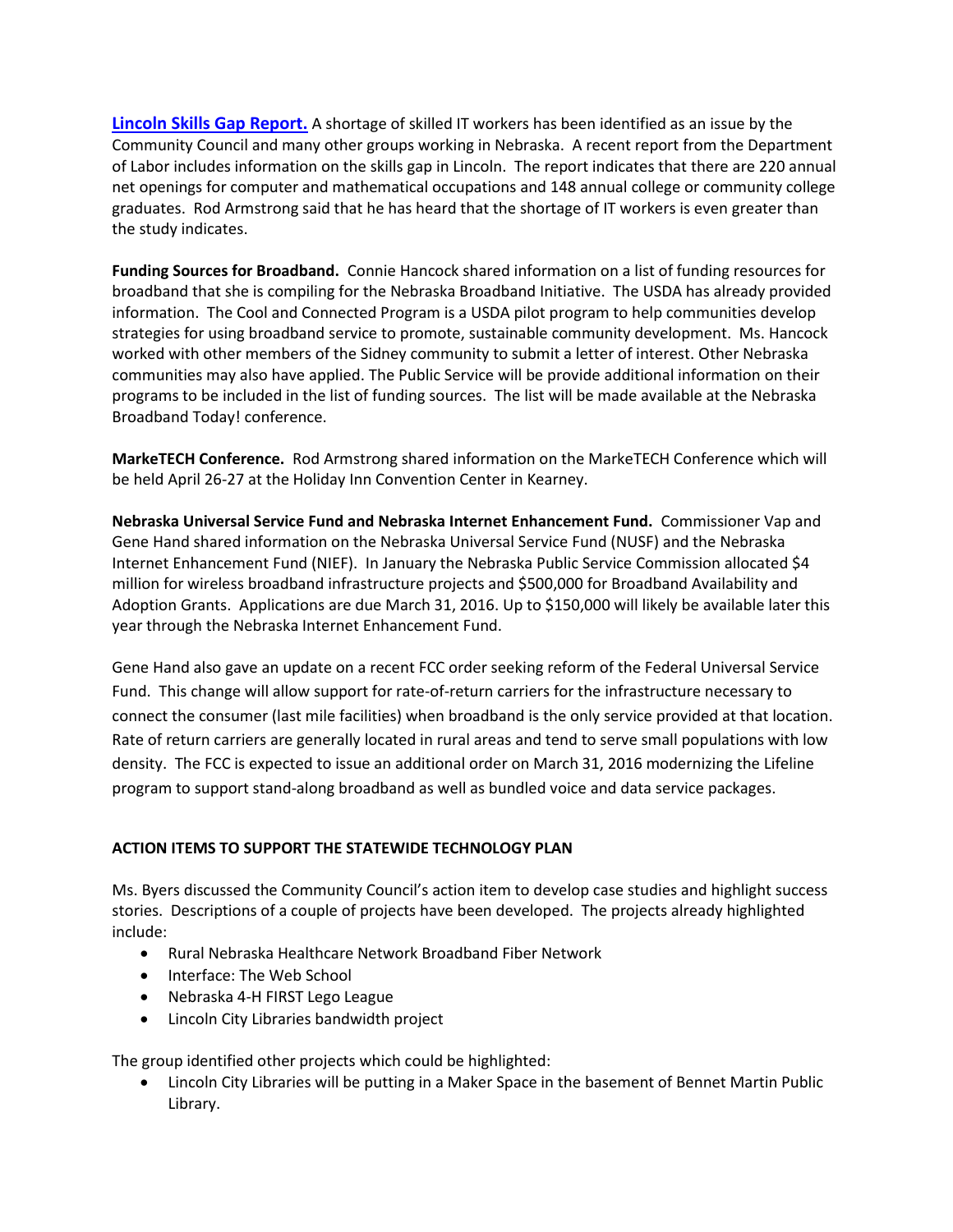- The library in Sidney is also developing a Maker Space.
- The Library Commission is working on a proposal with Extension to develop portable Maker Spaces.
- UNL Extension's youth entrepreneurship initiative is developing maker kits.
- Schuyler is addressing the need for public access broadband by converting a vacant building into a public access site.
- Beatrice Public Library is working with the school district on improving Internet access.
- Glenwood Telephone is putting in Fiber to the Premise to all customers in the Keystone and Arthur exchanges. The project is funded in part by the Nebraska Universal Service Fund.
- Central Community College has put together a fiber network to connect their campuses and develop a video education network.
- Pioneer Consortium, a consortium of 24 libraries, is partnering on a statewide Koha open source union catalog.
- A group in Lincoln is looking at preparing citizens for Gigabit service.
- Network Nebraska continues to add members and decrease costs.
- Recent legislation and legislative resolutions related to broadband could be highlighted.

The group discussed a strategy for disseminating these success stories. Ms. Byers suggested a bimonthly newsletter. Members were supportive. Ms. Byers asked for volunteers to contribute. Holly Woldt, Randy Bretz, Connie Hancock, Charlotte Narjes, and Jay Anderson volunteered.

The Community Council will also develop a social media strategy. Ms. Byers asked for volunteers to serve on a work group to address this. Connie Hancock, Jay Anderson, and Pam Adams volunteered. Shonna Dorsey may also be interested.

#### **Education Council Broadband-Related Action Items: Equitable Access for Students/Network Nebraska**

**Participation by Other Entities.** Tom Rolfes led a discussion on how members could support the Education Council's broadband-related initiatives. Two representatives of the Education Council, Burke Brown and Andy Boell, also participated in the discussion. Mr. Rolfes shared information on Nebraska's involvement in Internet2's Institute of Museum and Library Services (IMLS0) grant. Tom Rolfes and Holly Woldt will be traveling to Chicago for a meeting on May 19 to begin planning the development of a broadband assessment toolkit which will be piloted with at least 30 rural and tribal libraries across 5-7 states. Nebraska was chosen to participate because of the state's high number of very small libraries.

Mr. Rolfes also discussed Network Nebraska's potential to connect libraries in Nebraska. Earlier this month, Network Nebraska has revised its criteria for participation which recognizes and accommodates lower bandwidth entities, potential non-profit educational content providers, and those education entities that connect to Network Nebraska through other participants. A subgroup of Community and Education Council members will meet at 1:00 to continue the discussion.